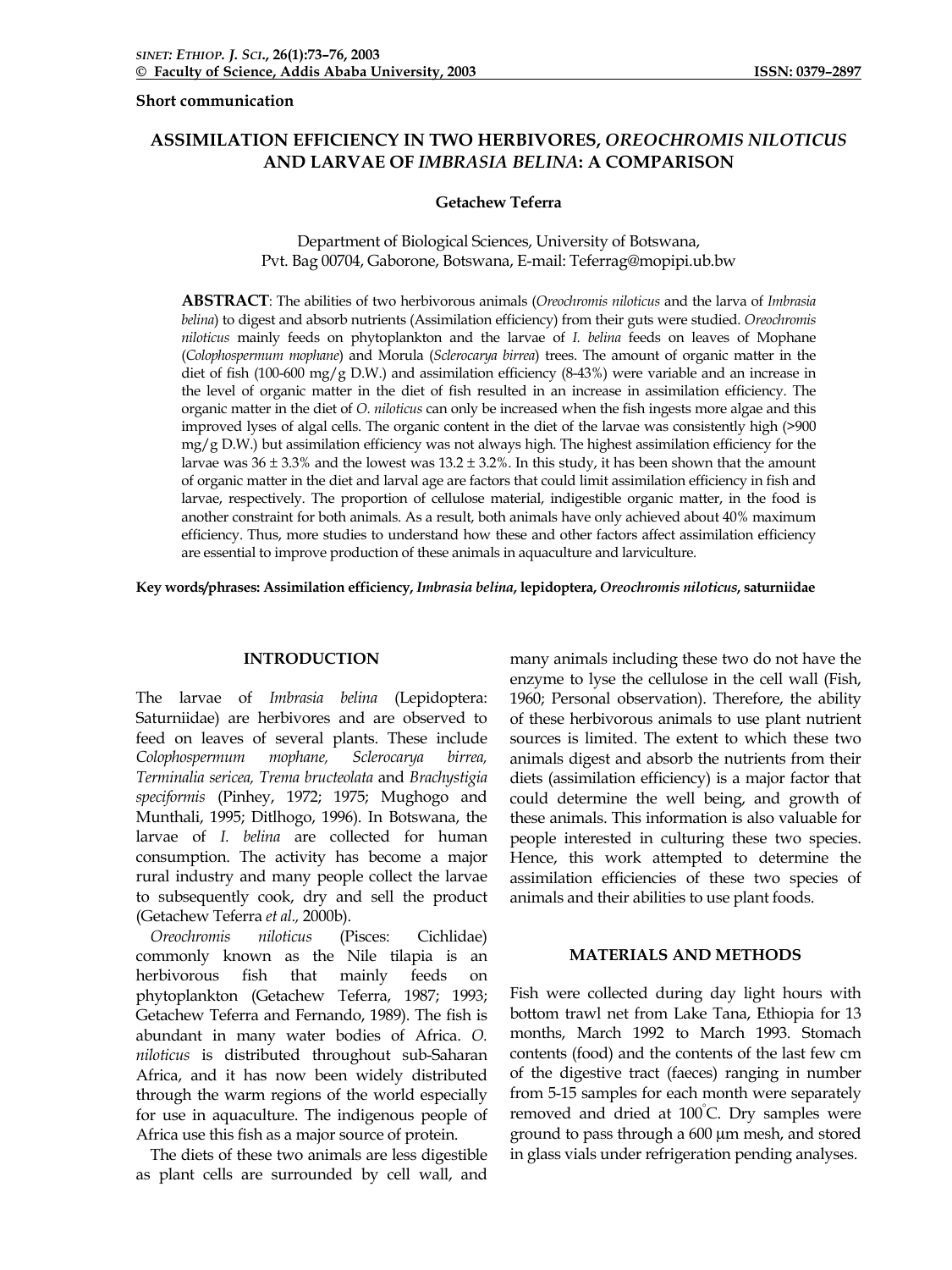The leaves of *C. mophane* on which eggs of *I. belina* had been deposited were collected from the Mophane forests of Botswana in December 1998. The leaves were placed into petri dishes in a laboratory until the eggs hatched. After hatching the larvae were transferred into petri dishes. Ten petri dishes, each containing a larva, were placed on a laboratory bench. The larvae were fed *ad libitum* with fresh leaves from two plants, *C. mophane* (Mophane tree) and *S. birrea* (Morula tree). Every day the dishes were cleaned and the faeces collected. The faeces was then placed on a sheet of aluminium foil to dry to constant weight in an oven at 100°C. Fresh leaves of each plant were also dried in an oven. Each of the different types of leaves (the food) and the faeces were separately ground in a Warring blender to pass through a 600 µm sieve. The faeces from the larvae were collected at two stages when the larvae were young instars and when they had grown to be old instars. The larvae have 5 instars. The first two are considered young and the rest were classified as old instars. A total of 6 samples for each size and for each plant leaf were collected. The faeces were then used for chemical analyses.

The organic contents of the foods from the two animals and their respective faeces were determined by igniting a known weight of sample in a muffle furnace at  $550^{\circ}$  C for 4 hours. The weight loss after ignition was the weight of the organic content in the sample, and the weight of un-ignited material was the amount of ash in the sample (AOAC, 1995). Assimilation efficiency, the ability of the animal to digest and absorb nutrients from its diets, was calculated by ash-ratio method of Conover (1966) with ash as the unassimilated reference material, using the formula:

#### A.E. = (Food - Faeces)/Food

where 'Food' is the ratio of organic matter to ash in the food, and 'Faeces' is the ratio of organic matter to ash in the faeces (mg organic matter.mg-1 Ash).

#### **RESULTS**

The per cent assimilation efficiency in the larva ranged between  $13.2 \pm 3.2\%$  to  $36.3 \pm 3.3\%$ , (n=6) and  $26.7 \pm 1.6\%$  to  $30.5 \pm 1.7\%$  (n=6) when fed leaves of *C. mophane* and *S. birrea*, respectively (Fig. 1). There were significant differences in assimilation of organic matter in the two types of leaves; and the age of the larvae determined the extent of digestion and absorption; and hence young larvae assimilated less than older larvae particularly when fed Mophane leaves (Fig. 2). The organic content of the two leaves is high and is usually more than 90% dry weight, but it is mostly indigestible cellulose that could be a factor for limiting assimilation efficiency.



**Fig. 1. The relationship between organic matter in the diet and assimilation efficiency in** *O. niloticus* **and the larvae of** *I. belina.* **The vertical bars are means ± S.D.**



**Fig. 2. Assimilation efficiency (% mean** ± **S.D., n = 6) in young and old instar larvae of** *I. belina* **when fed Mophane and Morula leaves.** 

The percent assimilation efficiency in *O. niloticus* ranged between  $8.0 \pm 3.0\%$  and  $43 \pm 6.0\%$ , (n = 5-15, for each monthly sample) and an increase in the level of organic matter in the diet of the fish resulted in an increase in assimilation efficiency (Fig. 1). This fish feeds during day light hours from dawn to dusk and stops feeding at night. Studies have shown that when the stomach is full at dusk, the pH of the stomach becomes more acidic (Fig. 3)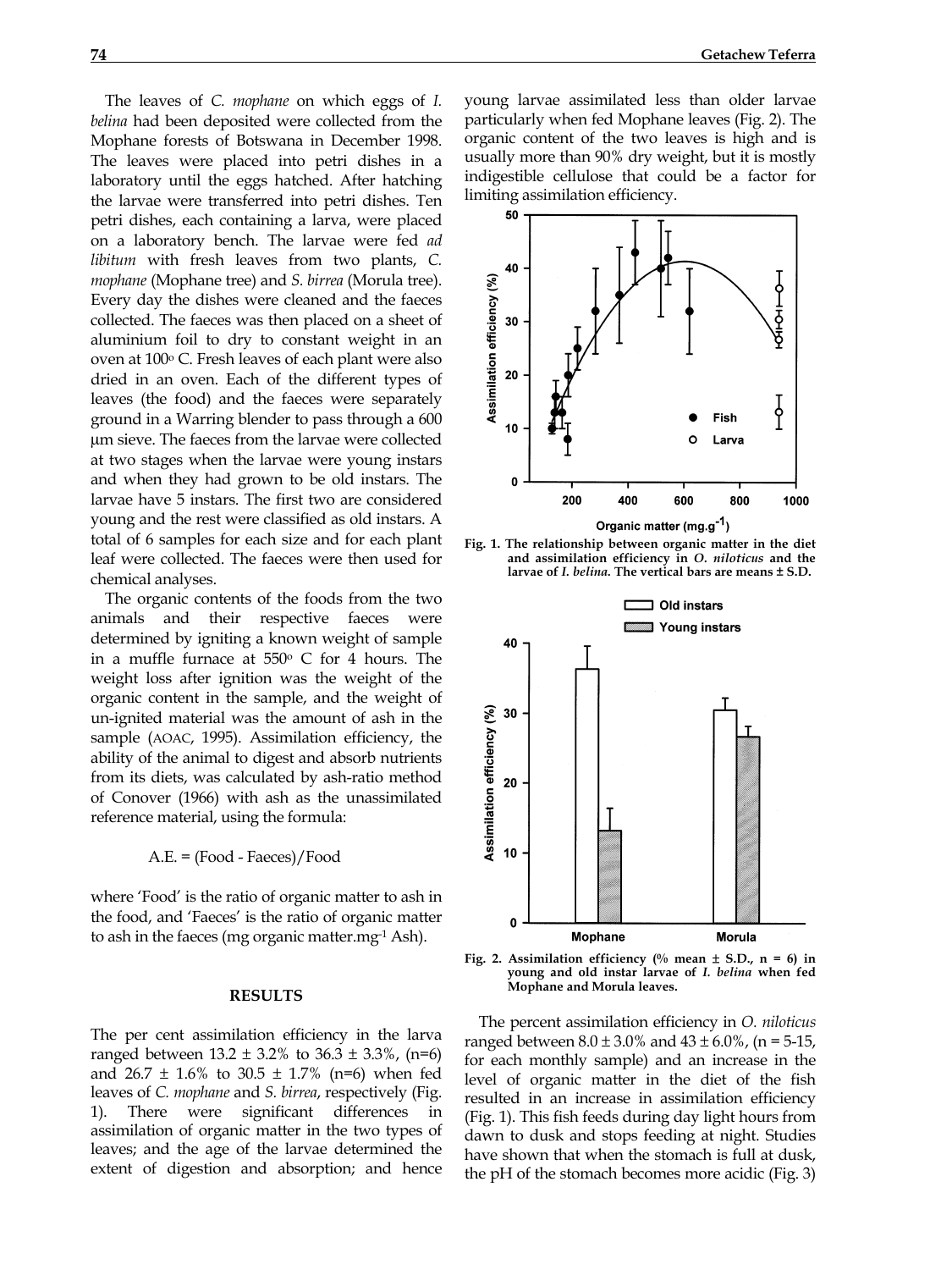(Getachew Teferra and Fernando, 1989; Zenebe Tadesse and Getachew Teferra, 1998) indicating that acid lyses of phytoplankton is the means for breaking down and releasing the contents of the cells.



**Fig. 3. Stomach fullness and stomach pH in** *O. niloticus* **at different times of the day** (modified from Getachew Teferra and Fernando, 1989).

The best-fit line drawn through all assimilation efficiency values for both fish and larvae showed that the maximum efficiency (asymptotic value) is about 40% (Fig. 1).

### **DISCUSSION**

The feeding process in *I. belina* involves biting and chewing leaves. Chewing effectively macerates the leaves and exposes the contents of the cells to digestive enzymes in the gut. This kind of mechanical digestion has its own limitations. The device (mandibles) used for chewing the tissue and the levels of softness in the leaves are important. In older larvae, as the mandibles and the muscle associated with it grow, they become robust and powerful. This means that older larvae can easily chew plant tissues and assimilate better than younger larvae. The difference in assimilation efficiency between young and old is particularly high in larvae fed *C. mophane* because the leaves of *C. mophane* have more vascular tissues and are less succulent than the leaves of *S. birrea* making chewing more demanding for the young larvae. Therefore, The nature of the leaves is another factor that can affect assimilation efficiency.

All plant cells are surrounded by cell wall and the organic contents in the leaves of these two plants are therefore mostly indigestible cellulose. This material is not available as a source of nutrient for animals that do not have the enzyme cellulase.

Cellulases of animal origin have only been identified in few species (Begon *et al*., 1990) and the larvae of *I. belina* have not been implicated to produce the enzyme. In our laboratory, crude gut content from the larvae was added to pure cellulose to see if this produced reducing sugars. Preliminary observations did not show cellulase activity. Hence mechanical digestion opens up the cells and only the cellular contents become vulnerable to the digestive enzymes of the larvae. The limitations in mechanical digestion itself coupled with the relatively small amount of susceptible organic material for digestion are the major factors that could lower assimilation efficiency in these larvae.

Various authors (Moriarty, 1973; Pyne, 1978; Getachew Teferra and Fernando, 1989) have concluded that *O. niloticus* digest their plant diets using extreme acid secretion in the stomach to lyse algal cells and detrital materials including bacteria. Studies have also shown that when the stomach of fish is full at dusk, the pH of the contents of the stomach becomes low (Getachew Teferra and Fernando, 1989; Zenebe Tadesse and Getachew Teferra, 1998). In this fish, stomach acid dissolves the cell wall material and releases the cellular contents into the gut for digestion and later for absorption. Phytoplankton in the environment exist as unicellular, filamentous, colonial or multicellular growth forms. The first three forms are common in freshwaters. The implication is that these growth forms are discrete units that could easily become susceptible to stomach acidity. The extent of acidity is a limitation in this case, and to what extent the stomach is full determines the level of acidity in the stomach. As the fish starts to ingest early in the morning, the pH of the stomach is high and as the day progresses the pH decreases. The process of digestion and absorption in the morning is rather limited as compared to that in the afternoon and this contributes an element of variation in the efficiency of digestion in this fish.

This fish also lives in waters of different productivity. In productive waters, the fish will have access to plenty of food and the stomach can reach the full range easily while in less productive waters the stomach never becomes full. In waters that have variable seasonal productivity, access to plenty of food depends on the season of the year. It is plausible to assume that assimilation efficiency could vary seasonally as the amount of food ingested could affect the level of acidity in the stomach. For example, at the end of the rainy season from June to September, Lake Tana was productive and the organic content in the food of